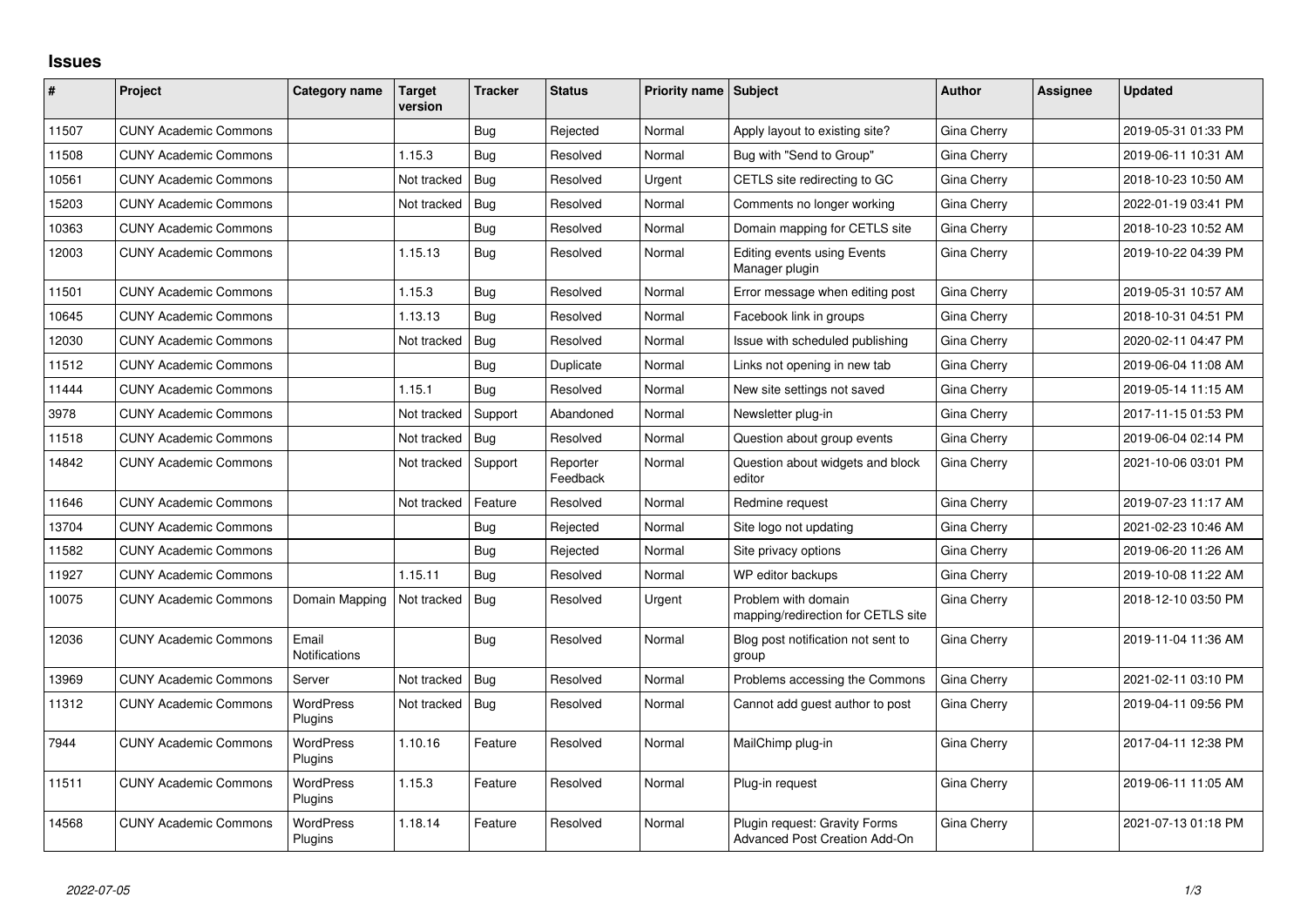| #     | Project                      | <b>Category name</b>          | <b>Target</b><br>version | <b>Tracker</b> | <b>Status</b>        | <b>Priority name   Subject</b> |                                                                              | <b>Author</b> | Assignee              | <b>Updated</b>      |
|-------|------------------------------|-------------------------------|--------------------------|----------------|----------------------|--------------------------------|------------------------------------------------------------------------------|---------------|-----------------------|---------------------|
| 10847 | <b>CUNY Academic Commons</b> | <b>Blogs</b><br>(BuddyPress)  | 1.15                     | Feature        | Resolved             | Normal                         | Select which blog posts are sent to<br>group                                 | Gina Cherry   | Boone<br>Gorges       | 2019-04-23 03:54 PM |
| 39    | <b>CUNY Academic Commons</b> | <b>BuddyPress</b><br>(misc)   |                          | Bug            | Resolved             | High                           | Email notifications for group I had<br>not joined                            | Gina Cherry   | Boone<br>Gorges       | 2009-10-19 03:49 PM |
| 40    | <b>CUNY Academic Commons</b> | <b>BuddyPress</b><br>(misc)   |                          | Bug            | Resolved             | Normal                         | Notification won't go away                                                   | Gina Cherry   | Boone<br>Gorges       | 2009-10-19 03:49 PM |
| 3976  | <b>CUNY Academic Commons</b> | Email<br>Notifications        | 1.7.18                   | Feature        | Resolved             | Normal                         | Emails to blog subscribers should<br>be sent in HTML                         | Gina Cherry   | Boone<br>Gorges       | 2015-04-12 02:18 PM |
| 11451 | <b>CUNY Academic Commons</b> | Group Blogs                   | 1.16                     | Feature        | Resolved             | Normal                         | 'Send to group' checkbox should<br>remain unchecked for saved draft<br>posts | Gina Cherry   | Boone<br>Gorges       | 2019-12-04 10:51 AM |
| 15094 | <b>CUNY Academic Commons</b> | Group Invitations   2.0.0     |                          | Bug            | Resolved             | Normal                         | Group admins added to site as<br>authors, not admins                         | Gina Cherry   | Boone<br>Gorges       | 2022-05-26 11:36 AM |
| 4850  | <b>CUNY Academic Commons</b> | <b>WordPress</b><br>Plugins   | 1.8.16                   | Bug            | Resolved             | Immediate                      | ACERT site is down                                                           | Gina Cherry   | Boone<br>Gorges       | 2015-11-05 12:45 PM |
| 3983  | <b>CUNY Academic Commons</b> | <b>WordPress</b><br>Plugins   | Not tracked              | Support        | Resolved             | Normal                         | Bug in list category posts plugin                                            | Gina Cherry   | Boone<br>Gorges       | 2015-05-11 11:58 AM |
| 8389  | <b>CUNY Academic Commons</b> | <b>WordPress</b><br>Plugins   | 1.11.6                   | Feature        | Resolved             | Normal                         | Gravity Forms + Custom Post Types<br>plug-in                                 | Gina Cherry   | Boone<br>Gorges       | 2017-07-06 08:09 PM |
| 9570  | <b>CUNY Academic Commons</b> | <b>WordPress</b><br>Plugins   | 1.12.13                  | Bug            | Resolved             | Normal                         | Guest authors in Co-Authors Plus<br>plug-in not working                      | Gina Cherry   | Boone<br>Gorges       | 2018-05-01 06:10 PM |
| 3669  | <b>CUNY Academic Commons</b> | <b>WordPress</b><br>Plugins   | 1.7.4                    | Feature        | Resolved             | Normal                         | Plug-in request: Collapse-o-matic                                            | Gina Cherry   | Boone<br>Gorges       | 2014-11-21 11:14 AM |
| 3998  | <b>CUNY Academic Commons</b> | WordPress<br>Plugins          | 1.7.19                   | Feature        | Resolved             | Normal                         | Voicethread plugin                                                           | Gina Cherry   | Boone<br>Gorges       | 2015-04-21 02:35 PM |
| 4751  | <b>CUNY Academic Commons</b> | <b>WordPress</b><br>Themes    | 1.8.13                   | Feature        | Resolved             | Normal                         | Request for two plug-ins                                                     | Gina Cherry   | Boone<br>Gorges       | 2015-10-13 09:29 AM |
| 3892  | <b>CUNY Academic Commons</b> | <b>WordPress</b><br>(misc)    | Future<br>release        | <b>Bug</b>     | Resolved             | High                           | The given object ID is not that of a<br>menu item.                           | Gina Cherry   | Gina Cherry           | 2016-06-21 04:49 PM |
| 11545 | <b>CUNY Academic Commons</b> | <b>WordPress</b><br>Plugins   | Not tracked              | Support        | <b>New</b>           | Normal                         | <b>Twitter searches in WordPress</b>                                         | Gina Cherry   | <b>Matt Gold</b>      | 2019-09-23 01:03 PM |
| 12004 | <b>CUNY Academic Commons</b> |                               | Not tracked              | Support        | Reporter<br>Feedback | Normal                         | Notifications for spam blog<br>comments                                      | Gina Cherry   | Raymond<br><b>Hoh</b> | 2019-11-01 12:05 PM |
| 11997 | <b>CUNY Academic Commons</b> | Domain Mapping                | 1.15.13                  | <b>Bug</b>     | Resolved             | Urgent                         | Domain mapping not working for<br><b>CETLS</b> site                          | Gina Cherry   | Raymond<br><b>Hoh</b> | 2019-11-12 10:38 AM |
| 11398 | <b>CUNY Academic Commons</b> | Email<br>Notifications        | 1.15                     | Bug            | Resolved             | Normal                         | Blog post notification emails are not<br>formatted                           | Gina Cherry   | Raymond<br>Hoh        | 2019-05-07 03:22 PM |
| 10800 | <b>CUNY Academic Commons</b> | Email<br><b>Notifications</b> | 1.14.3                   | Bug            | Resolved             | Normal                         | Duplicate email notifications on blog   Gina Cherry<br>comments              |               | Raymond<br>Hoh        | 2019-02-13 06:05 PM |